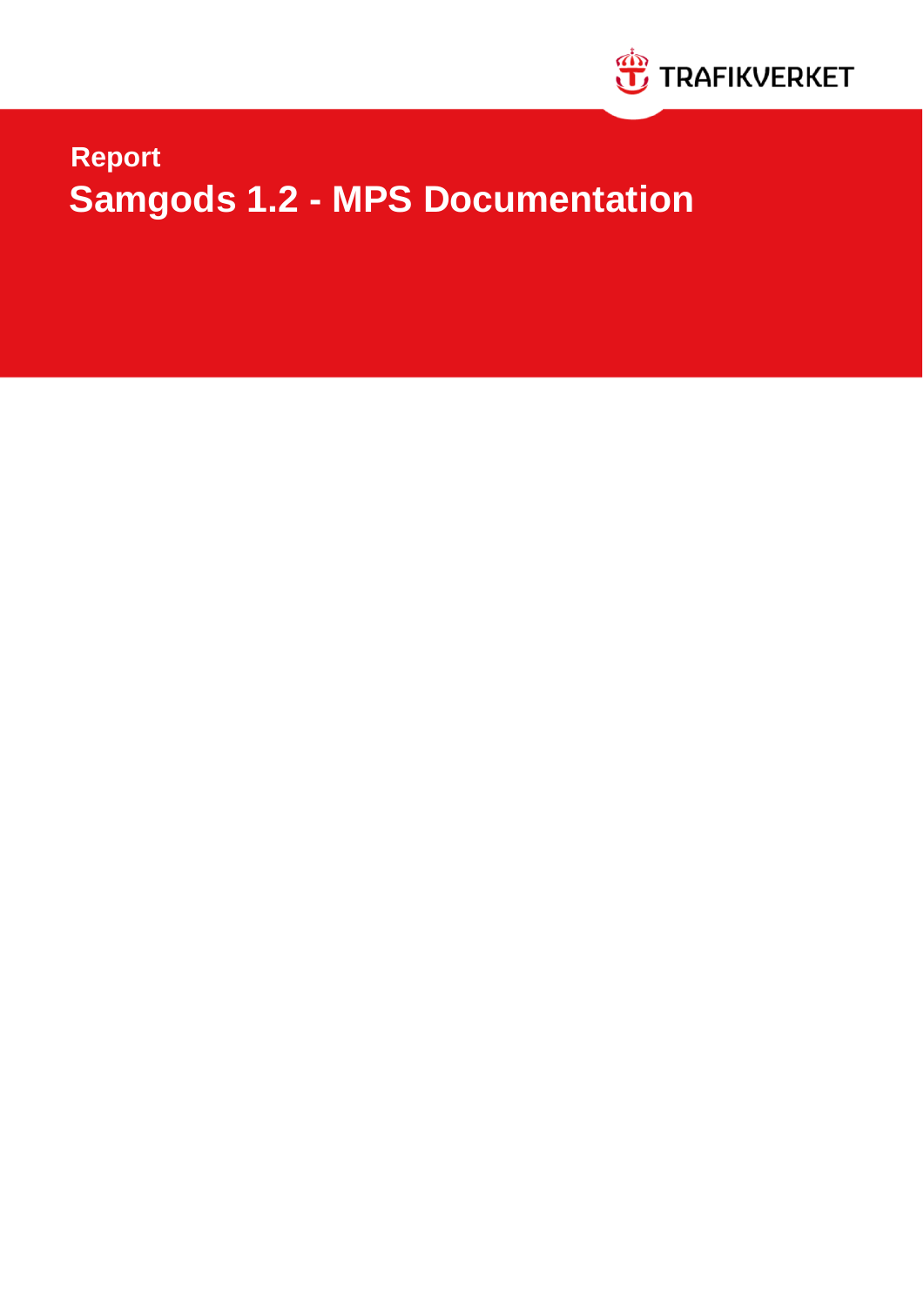#### **Trafikverket**

Trafikverket, Box 388, 831 25 Östersund. Besöksadress: Kyrkgatan 43 B. Telefon: 0771-921 921, Texttelefon: 010-123 99 97

Dokumenttitel: MPS Documentation Författare: Jonas Andersson Dokumentdatum: 2020-06-15

Kontaktperson: Petter Hill, PLep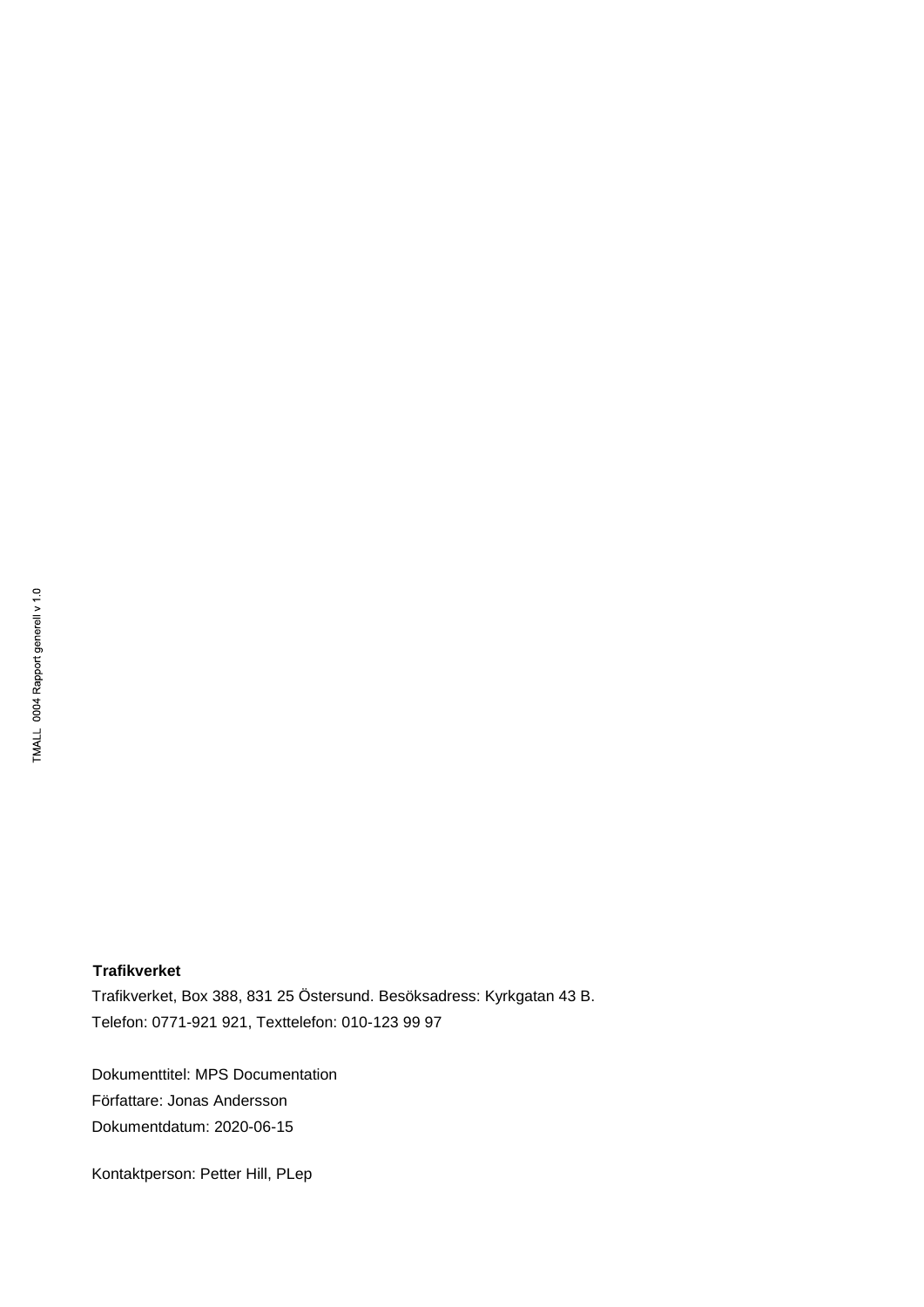# **Content**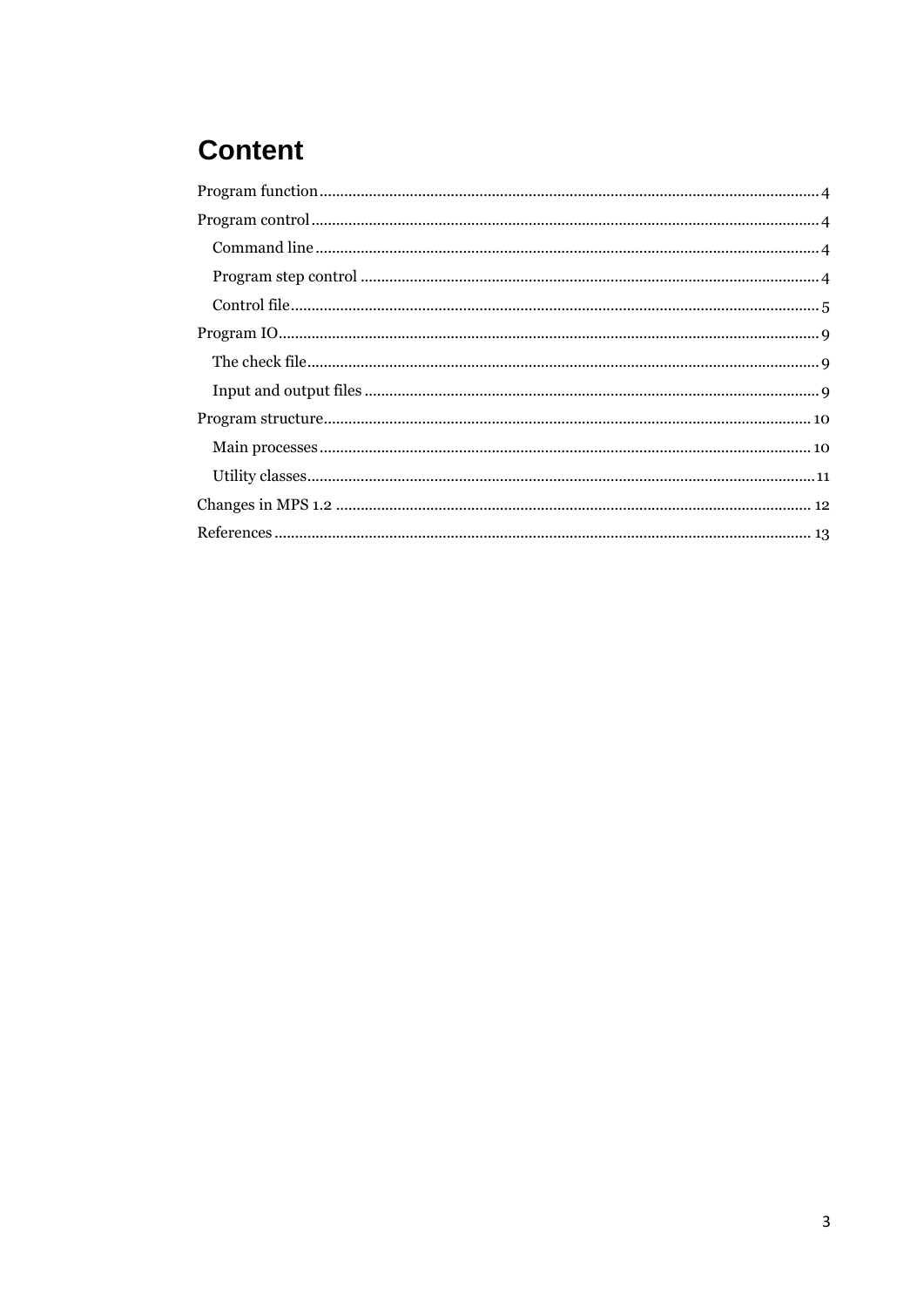# MPS.jar version 1.2

This document describes the java program MPS version 1.2 used in Samgods version 1.2. The main purpose is to provide information about the program function, control, IO and structure. Finally, a short list of changes and a reference list is provided.

# <span id="page-3-0"></span>Program function

The main purpose of the program is to generate a standard input file in MPS format for the Linear Programming software, as described in Edwards (2015) chapter 4. MPS uses the output from standard LogMod, as input data.

The program also has some secondary purposes. One is to extract data from the Linear Programming output and generate marginal cost LOS files as input to LogMod. Another is to generate LPX files by merging previous LogMod output with alternative solutions according to the Linear Programming output.

The program is a console application. It is controlled by command line parameters, and a control file containing various input parameters.

# <span id="page-3-1"></span>Program control

Parameters given in the command line call control the program, both from information in the call itself and from information in a control file.

<span id="page-3-2"></span>Command line

Example:

# java –Xmx8g –Xms4048m -jar MPS.jar JCMW mps.ctl ITR=1

MPS is a java application so the first part is the command "java" which calls up the java virtual machine. If necessary this part can contain a search path, e.g. "C:\Program Files\Java\jre7\bin\java.exe".

Here, the following command line parameters are available:

| Xmx/Xms     | are optional parameters, and sets memory allocation and heap size (in the<br>example above 8 GB and 4 GB respectively). It is recommended to use a<br>minimum of 4 GB. |
|-------------|------------------------------------------------------------------------------------------------------------------------------------------------------------------------|
|             | $-jar MPS$ , is the part tells the java virtual machine to execute the MPS program.                                                                                    |
| <b>JCMW</b> | is code(s) determining which program steps to execute.                                                                                                                 |
| Mps.ctl     | is the name of the file containing input parameters for the MPS program.                                                                                               |
| $ITR=1$     | tells the program the number of the iteration running.                                                                                                                 |
|             |                                                                                                                                                                        |

#### <span id="page-3-3"></span>Program step control

The following program steps can be required using the command line letters: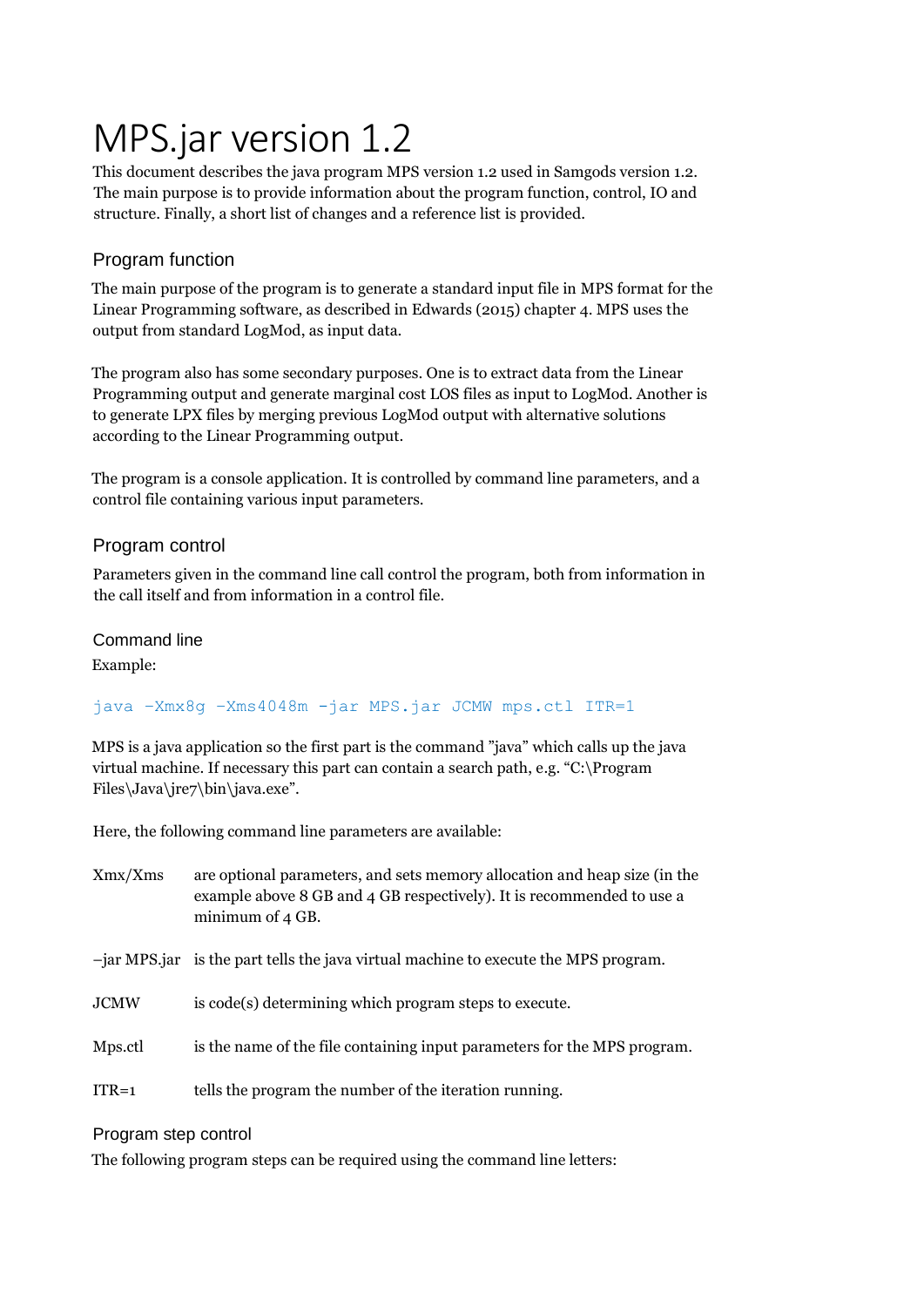| J, | Resets the iteration log, and generates the JLIST file (a file with superindices<br>mapping all LP-model variables to standard LogMod product number and<br>keys in result files) |
|----|-----------------------------------------------------------------------------------------------------------------------------------------------------------------------------------|
| C  | Generates the COLGEN and LPRAIL files (setup of input data for columns in<br>the LP-model).                                                                                       |
| M  | Merges the COLGEN and LPRAIL files. (combines the results from different<br>iterations into a common file per product group).                                                     |
| W  | Generates the MPS file.                                                                                                                                                           |
| L  | Writes marginal cost LOS files using the linear programming output. Also<br>adds a marginal cost column to the CAPLINKS file.                                                     |
| X  | Writes LPX files.                                                                                                                                                                 |

#### <span id="page-4-0"></span>Control file

The control file, .ctl, provide further information. The control file parameters are explained i[n Table 1.](#page-4-1) Required parameters are marked with black text. Optional parameters are marked with blue text.

The control file may contain comments on separate lines. Comments are added by putting a dash at the beginning of the line, for example:

*- directories*

<span id="page-4-1"></span>**Table 1 Control file parameters, including a description and example values. The notation [i], [v], [k] and [f] refers to replaced fields in file names and is marked with a\*.**

| Parameters (with example values)                         | <b>Description</b>                                                                                                                                                                                                                                                  |
|----------------------------------------------------------|---------------------------------------------------------------------------------------------------------------------------------------------------------------------------------------------------------------------------------------------------------------------|
| $CAPCOST=998801$                                         | The capacity cost value that is written to the MPS<br>file. The unit is SEK.                                                                                                                                                                                        |
| CAPLINKS=RCM\RailLinkCapacitiesBidirecti<br>onal STD.dat | List of links with Emme/Voyager numbering<br>system and bidirectional capacity per day.                                                                                                                                                                             |
| CC NAMEROOT=CCS                                          | The base for the ChainChoi output files, usually<br>"ChainChoi" as in "ChainChoio1 01.out". If<br>omitted the default value is "ChainChoi".                                                                                                                         |
| CGMERGE=RCM\ColumnMerge\ColGen2LP[<br>$v$ ].dat*         | Output. Intermediate file for the process.                                                                                                                                                                                                                          |
| CHECKLINK=51,82,84,85,234,274,272                        | This generates a file named<br>ChecklinkYY_ItrX.dat containing all flows for<br>the specified link ( $YY = link$ number, $X =$<br>iteration number). Either a single link, or a<br>comma separated list of links. One file is written<br>for each link in the list. |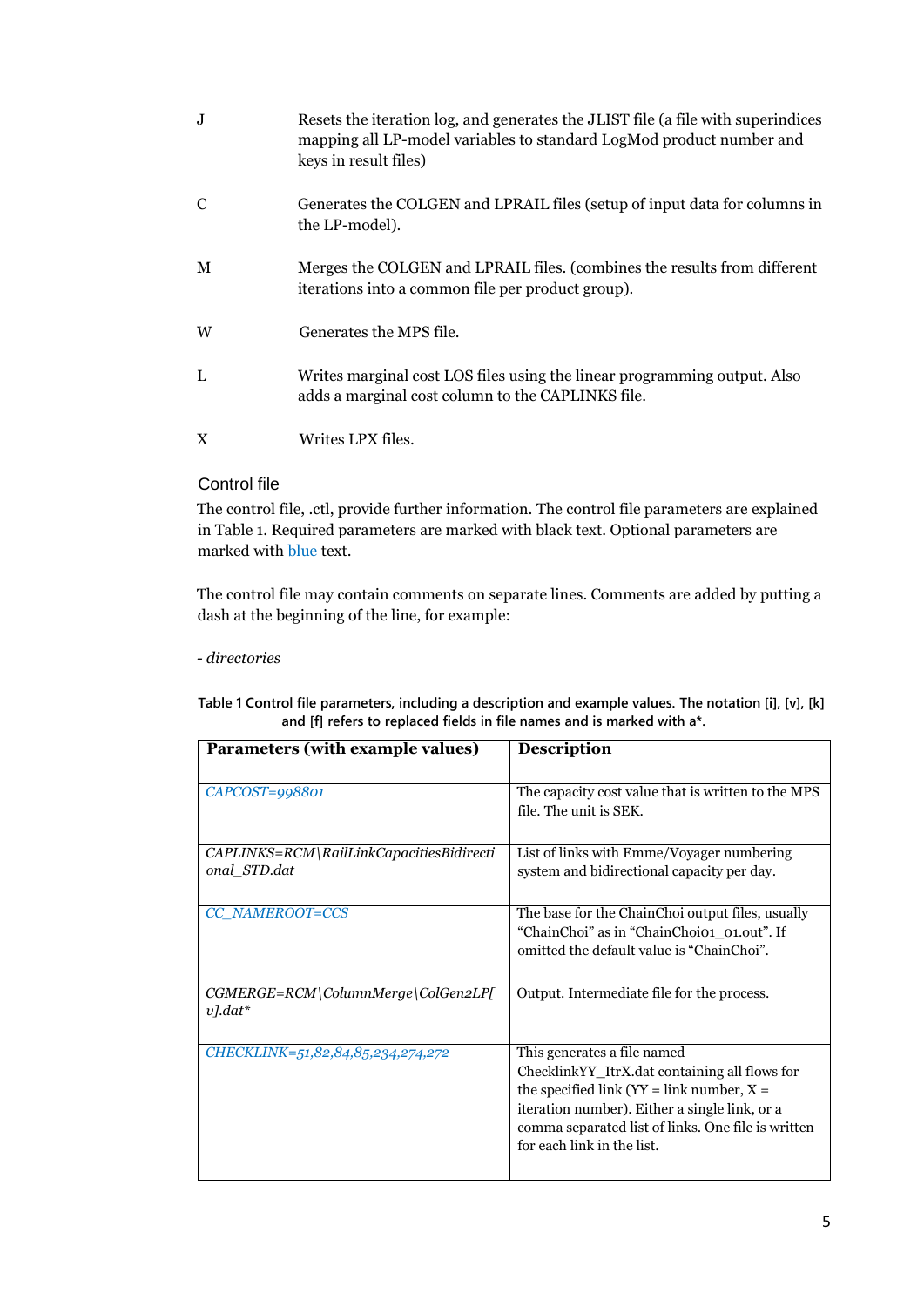| <b>CHECKKEY=2 21220</b>                            | Causes a check of overflow calculations to be<br>written to a file CheckKey_2_21220.log where 2<br>is commodity and 21220 is key in commodity                                                                                                                                                                                                          |
|----------------------------------------------------|--------------------------------------------------------------------------------------------------------------------------------------------------------------------------------------------------------------------------------------------------------------------------------------------------------------------------------------------------------|
| COLGEN=RCM\ColumnData\ColGen2LP[v]-<br>$[k]$ .dat* | Output. Intermediate file for the process                                                                                                                                                                                                                                                                                                              |
| $CSTVARI = 0.5$                                    | If value is higher than 0.00001 the stochastic<br>model is run.                                                                                                                                                                                                                                                                                        |
| $DFR = 250$                                        | Day factor rail                                                                                                                                                                                                                                                                                                                                        |
| EMPTYFRAC=Extract\emptyfrac.dat                    | Path to emptyfraction file                                                                                                                                                                                                                                                                                                                             |
| ERRLOG=RCM/mps_error.log                           | If the alternative ERRLOG is used the log is not<br>rewritten.                                                                                                                                                                                                                                                                                         |
| ERRORLOG=RCM/mps_error.log                         | Errors are logged to this file. If the ERRORLOG<br>parameter is omitted the file is called Error.log<br>and placed in the folder specified by the PATH<br>parameter. If the keyword ERRORLOG is used<br>the log is rewritten at the beginning of the J step.                                                                                           |
| EXTRA_CAPCOST=1000000000                           | The cost of acquiring extra capacity. The unit is<br>SEK.                                                                                                                                                                                                                                                                                              |
| IO_LOG=RCM\IOLog_LP[i].log*                        | The line IO_LOG=RCM\IOLog_LP[i].log in the<br>ctl file will cause all names of input and output<br>files to be written to file, together with ctl<br>settings.                                                                                                                                                                                         |
| ITR_LOG=LP_iter.log                                | Output - A log file where all steps in the iteration<br>process are logged. It is rewritten when running<br>the J step.                                                                                                                                                                                                                                |
| JLIST=RCM\JLISTA.dat                               | Output. A list of all first solutions from<br>ChainChoi in files ChainChoiNN_01.out having<br>at least one rail leg. The list is generated in the<br>first step of the MPS program.<br>The file also has a column for marking chains<br>with low flow and locked chains. Low flows are<br>marked as 0, locked flows as 2. Other flows are<br>marked 1. |
| LINKLIST=RCM\Links_List.txt                        | Input-list of links in the network with ID link<br>followed by Voyager from and to nodes and<br>Emme from and to nodes respectively. Blank or<br>comma separated.                                                                                                                                                                                      |
| LOCKS=STD<br>LOCKS=RCM\LockedSTDLogMod_Soln.txt    | LOCKS parameter can take two types of values,<br>either a filename, or the value STD. If the value<br>is STD locked chains are read from the<br>STDLogMod output files LockedXX.log in folder<br>ChainChoi\OUTPUT. The parameter is<br>mandatory if locked flows are present.                                                                          |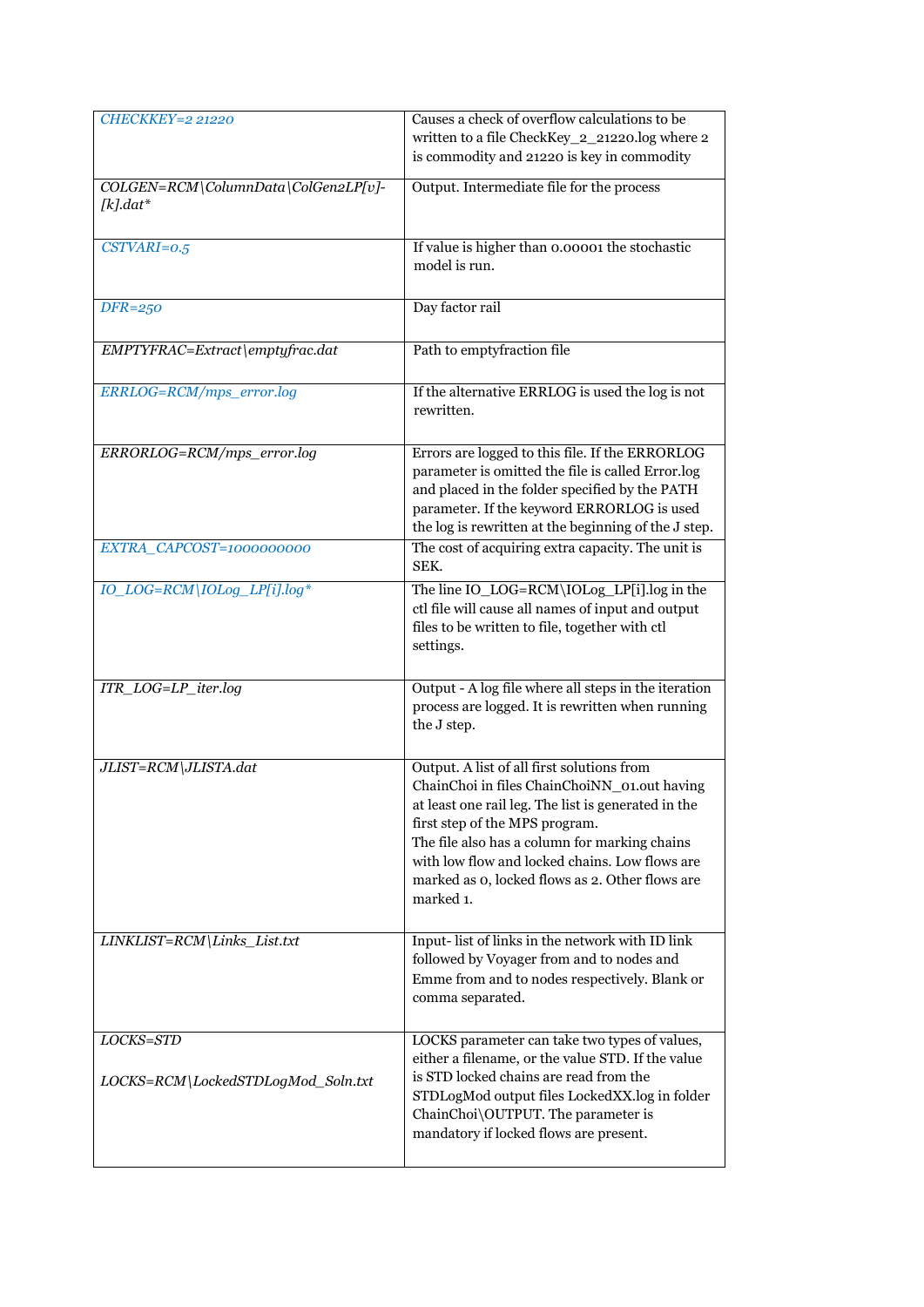| LOWFLOWS=RCM\LowFlows_LP[i].dat*                    | File where flows below SHIPCUT are aggregated.                                                                                                                                                                                                                                                 |
|-----------------------------------------------------|------------------------------------------------------------------------------------------------------------------------------------------------------------------------------------------------------------------------------------------------------------------------------------------------|
| LPMERGE=RailCapMgmt\ColumnMerge\LP_<br>Rail[v].dat* | Output. Intermediate file for the process.                                                                                                                                                                                                                                                     |
| LPRAIL=RCM\ColumnData\LP_Rail[v]-<br>$[k]$ .dat*    | Output. Intermediate file for the process.                                                                                                                                                                                                                                                     |
| LPSOFT=CLP                                          | Dual values for the marginal cost LOS files are<br>read from an output file produced by CLP.                                                                                                                                                                                                   |
| LPSOLUTION=RCM\LP_Rail_LP[i].out*                   | Output file from CLP. Input for generating<br>marginal cost matrices.                                                                                                                                                                                                                          |
| <b>MAX CAPLINKS=1000</b>                            | Number of rows from CAPLINKS file. Default<br>1000. Used by the class SpanningTree.                                                                                                                                                                                                            |
| MAX_CMD=16                                          | Sets the highest commodity number. Default 16.                                                                                                                                                                                                                                                 |
| MAX_EMMESPAN=300000                                 | Maximum size of the span of Emme zones.<br>Default 300 000 (700000 - 999999). Used by<br>the class SpanningTree.                                                                                                                                                                               |
| MAX_INTLINKNO=150000                                | Maximum internal link number in LINKLIST<br>file. Default 150 000. Used by the class<br>SpanningTree.                                                                                                                                                                                          |
| MAX_JKEYS=500000                                    | Maximum number of Superindexes in the JLIST<br>file per commodity. Default 500 000. Used in<br>the methods Write_CG_LP_Itro and<br>Write_CG_LP_ItrX. If either of these methods<br>fail with an ArrayIndexOutOfBounds error<br>increasing this parameter may fix the problem.                  |
| MAX_POSSOLS=150000                                  | Maximum number of positive solutions in the<br>Linear Programming output. Used when writing<br>LPX files in iterations 1 or higher. Default 1 500<br>000. If the program fails with a message of<br>ArrayIndexOutOfBounds in method WriteLPX<br>increasing this parameter may fix the problem. |
| <b>MAX SKEYS</b>                                    | Maximum number of super keys to be processed<br>when writing the MPS file. If omitted the<br>maximum super key number in JLIST is used<br>which in most cases is the best option.                                                                                                              |
| MAX_SPANNODE=2000                                   | Span of nodes in Spanning Tree. Default 2000.<br>Used by the class SpanningTree.                                                                                                                                                                                                               |
| MAX_VOYNODE=50000                                   | Maximum Voyager node number in the<br>NODESLIST file. Default 50 000. Used by the<br>class SpanningTree.                                                                                                                                                                                       |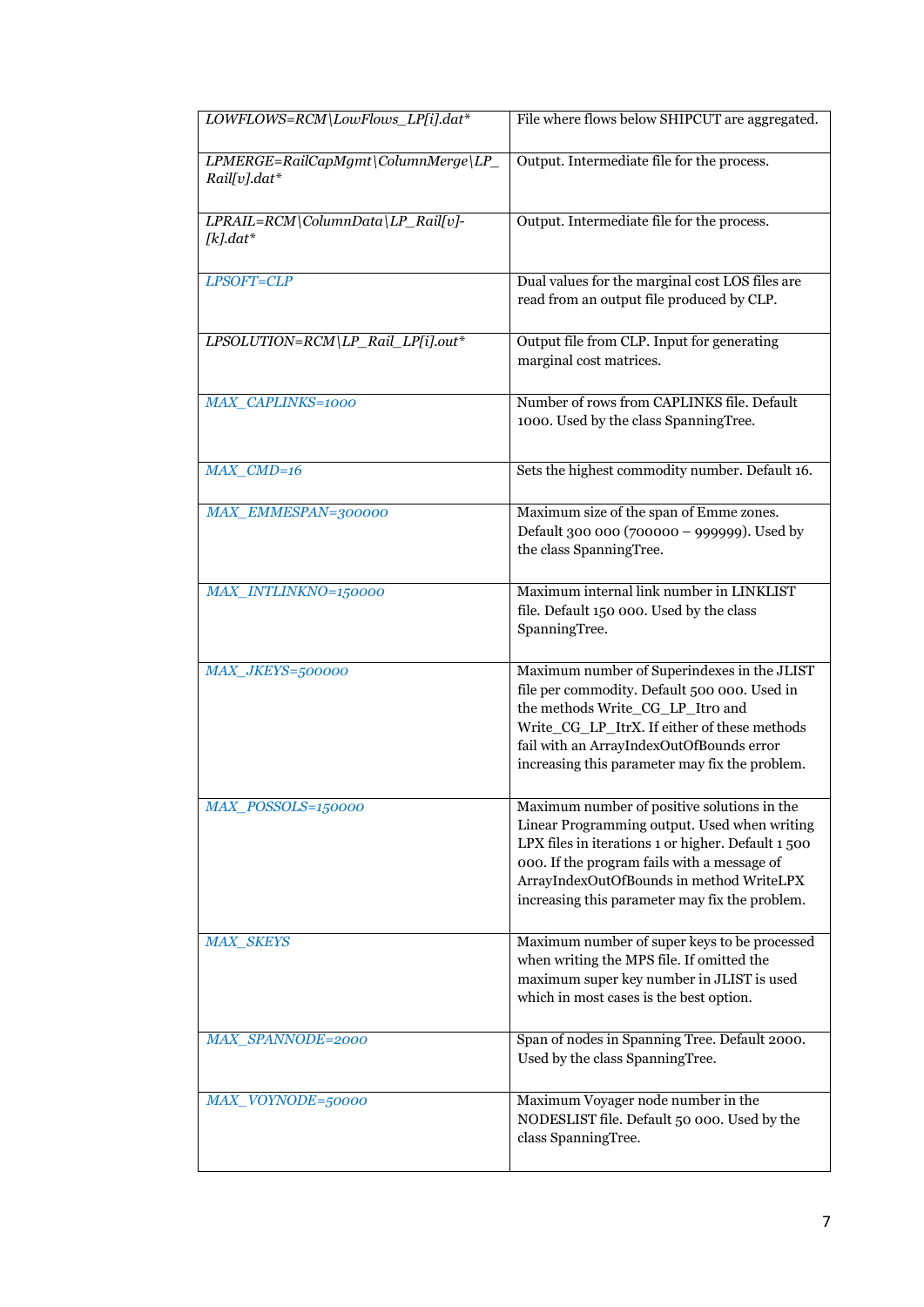| MPS=RCM\LP_Rail_LP[i].MPS*                       | Output. The MPS file, input for the LP program.                                                                                                                                                                                                                                                                                                                                                                                       |
|--------------------------------------------------|---------------------------------------------------------------------------------------------------------------------------------------------------------------------------------------------------------------------------------------------------------------------------------------------------------------------------------------------------------------------------------------------------------------------------------------|
| NODESLIST=RCM\Nodes List.txt                     | Input-List of nodes in the network with Emme<br>and Voyager numbers. Blank or comma<br>separated.                                                                                                                                                                                                                                                                                                                                     |
| PATH=C:\workfolder                               | PATH is the basis for all paths used by mps.jar.<br>It may be relative or absolute. It MUST point at<br>the directory on top of the ChainChoi-directory<br>NB! All other paths in the ctl-file are relative to<br>the folder set by the PATH keyword.                                                                                                                                                                                 |
| RAILDEFS=RCM\LPRail_defs.dat                     | Output. Aggregated flows per capacitated link.                                                                                                                                                                                                                                                                                                                                                                                        |
| <b>RAILMODES= GHhIiTUDdEF</b>                    | List of rail modes in ChainChoi output. The<br>example list is the default, the keyword is needed<br>only if new rail modes are used.                                                                                                                                                                                                                                                                                                 |
| SHIPCUT=800                                      | Cutoff for shipment size in kg. For transports<br>with shipment sizes below this level, alternative<br>transport solution are not generated after<br>iteration o.                                                                                                                                                                                                                                                                     |
| SPANNINGTREE=RCM\PathTreeRail.txt                | Input - from rail assignment. The file containing<br>spanning tree data. RCM is an acronym for Rail<br>Capacity Management. If the file name extension<br>is .cmp the program expects a spanning tree in<br>compact format.                                                                                                                                                                                                           |
| VEHICLES=201,202,203,204,205,206,207,20<br>8,209 | List of all train types in the ChainChoi output<br>files. The above list is the default, the keyword is<br>needed only if new train types are added. A<br>current list is<br>VEHICLES=201,202,203,204,205,206,207,208,<br>209,210,211,212.<br>The number of train types in this parameter is<br>also used to determine the number of train types<br>the program handles, and to allocate variables<br>for this number of train types. |
| UTIL_PERCENT=30                                  | Cut-off value. Utilization ratio for capacitated<br>links at which the link is considered low<br>capacity.<br>The links with utilization ratio below the<br>UTIL PERCENT value will not be considered in<br>optimization problem since they are redundant.<br>It is a cut-off criteria.                                                                                                                                               |

Some parameters in the control file contain [i], [v], [k] and [f]. The following fields are replaced by the appropriate integer during the run, when parsing file names.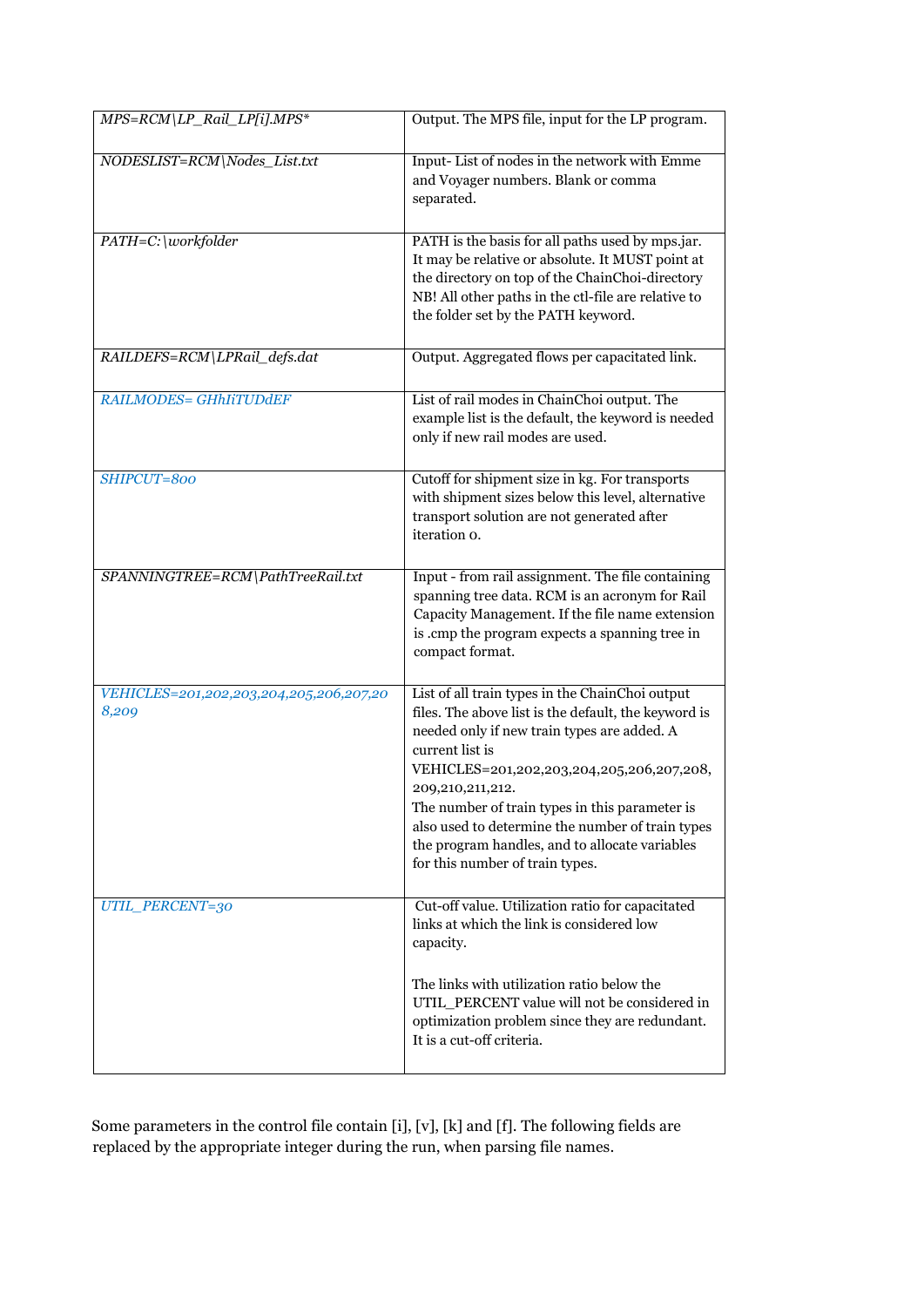| $\lceil i \rceil$ | is replaced by iteration number.                                                                                                                                                                                                                                                            |
|-------------------|---------------------------------------------------------------------------------------------------------------------------------------------------------------------------------------------------------------------------------------------------------------------------------------------|
| $\lceil k \rceil$ | is replaced by column number. Iteration o generates column number o and 1,<br>iteration generates column 2, and so on. Note! Column o is not entered<br>explicitly into the LP-model, but it serves as a reference for computing the<br>impact of entering other columns into the solution. |
| [v]               | is replaced by commodity number in steps that loop over all the output files<br>where LogMod produce one output file per commodity.                                                                                                                                                         |
| [f]               | is replaced by vehicle number.                                                                                                                                                                                                                                                              |

For example,

MPS=RCM\LP\_Rail\_LP[i].MPS

means that for iteration 0 the file name will be LP\_Rail\_LP0.MPS, and for commodity 8 and column 2 the file will be named LP\_Rail08-2.dat since

LPRAIL=RCM\ColumnData\LP\_Rail[v]-[k].dat.

# <span id="page-8-0"></span>Program IO

<span id="page-8-1"></span>The check file

When a program run is finished without error the file mps\_ok.chk is written to the current directory. The file is empty but its presence in the current directory is an indicator of successful execution that can be used by other programs.

### <span id="page-8-2"></span>Input and output files

This is the data flow in the MPS program. Paths can vary between setups, here they refer to a typical setup for iteration 0 i[n Table 2.](#page-8-3)

| <b>Step</b> | Input                                                                           | Output                                                   |
|-------------|---------------------------------------------------------------------------------|----------------------------------------------------------|
| MPS J       | ChainChoi\OUTPUT\ChainChoiNN_01.out,<br>for all commodities NN                  | RCM\JLISTA.dat                                           |
| MPS C       | ChainChoiNN_0X.out- for all commodities<br>NN and outfiles $X$ (1 <= $X$ < = 5) | RCM\ColumnData\ColGen2LPNN-1.dat                         |
|             | SpanningTree files                                                              | RCM\ColumnData\LP RailNN-1.dat for<br>all commodities NN |
|             |                                                                                 | RCM\LP_Rail_defs.dat                                     |
|             |                                                                                 | Extract\OUTPUT\ALL Shares PUT OD Vhcl000 0<br>.314       |

<span id="page-8-3"></span>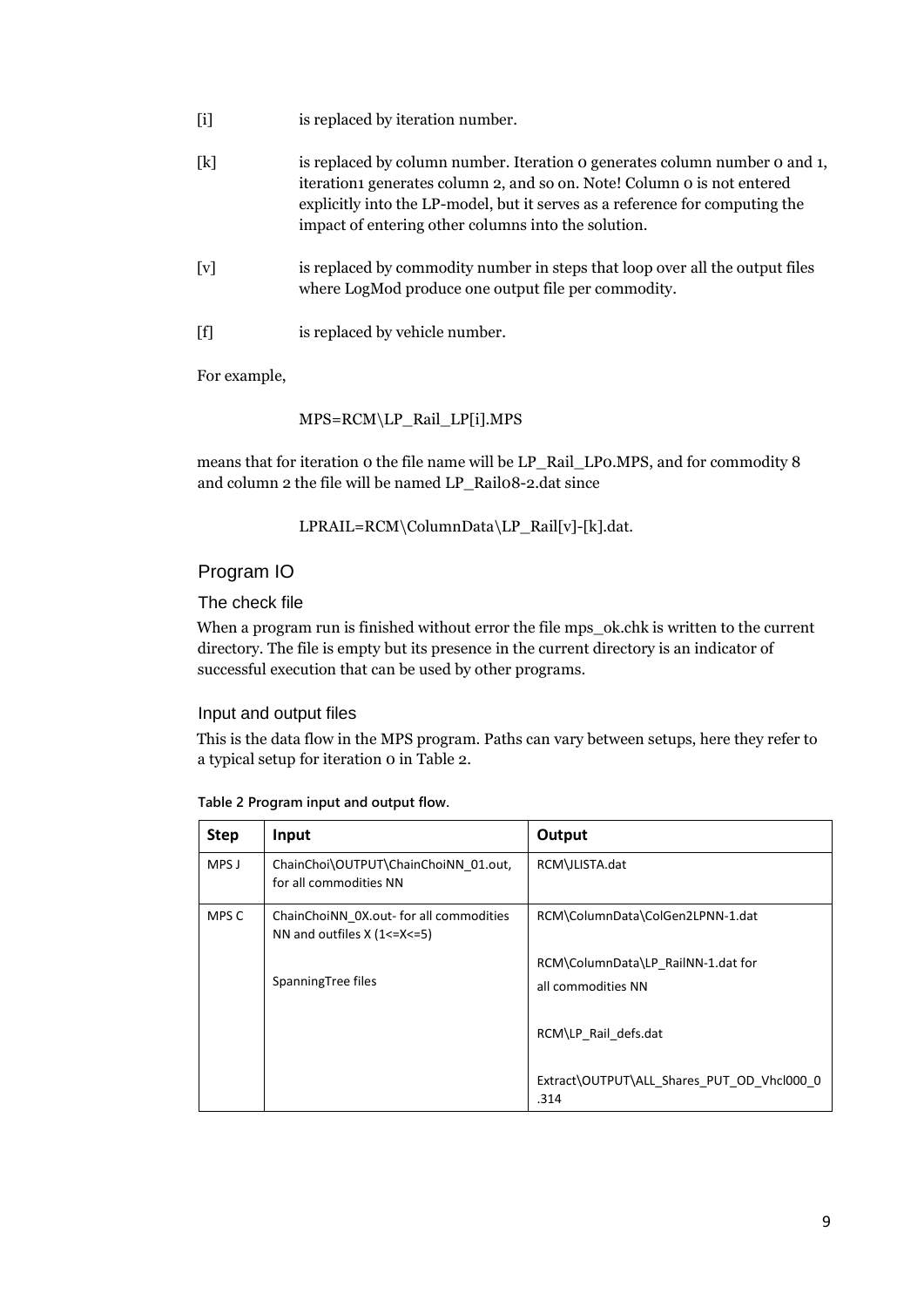| MPS M            | RCM\ColumnData\ColGen2LPNN-1.dat                         | RCM\ColumnMerge\ColGen2LPNN.dat                         |
|------------------|----------------------------------------------------------|---------------------------------------------------------|
|                  | RCM\ColumnData\LP_RailNN-1.dat for<br>all commodities NN | RCM\ColumnMerge\LP RailNN.dat for<br>all commodities NN |
| MPS W            | RCM\LP_Rail_defs.dat                                     | RCM\LP_Rail_LP0.MPS                                     |
|                  | RCM\ColumnMerge\LP RailNN.dat                            |                                                         |
|                  |                                                          |                                                         |
| <b>CLP</b>       | RCM\LP_Rail_LP0.MPS                                      | RCM\LP_Rail_LP0.out                                     |
| MPS <sub>L</sub> | RCM\LP Rail LP0.out                                      | INPUT\LOS\vXXX MC.314                                   |
|                  |                                                          | for vehicles XXX $201 - 209$                            |
|                  | INPUT\LOS\vXXX dist.314 for                              |                                                         |
|                  | vehicles XXX 201 - 209                                   |                                                         |
|                  | SpanningTree files                                       |                                                         |
|                  |                                                          |                                                         |
| MPS X            | RCM\JLISTA.dat                                           | ChainChoi\OUTPUT\ChainChoiNN_01LPX.out for              |
|                  | ChainChoi\OUTPUT\ChainChoiNN 01.out                      | all commodities NN                                      |
|                  | RCM\LP_Rail_LP0.out                                      |                                                         |

#### <span id="page-9-0"></span>Program structure

The program is originally developed in Eclipse Java IDE. The program has been converted to Netbeans IDE for Samgods version 1.2.

### <span id="page-9-1"></span>Main processes **MPS.java**

This class holds the java main procedure. It reads the control file, and branches out according to the given command line parameters.

#### **AddOnCalculator.java**

Returns addon factors for empty train wagon flows, as described by Edwards (2015) chapter 4.

#### **CG\_LP\_write.java**

Writes the RAILDEFS and COLGEN files. Also writes aggregated flows to RAILDEFS file.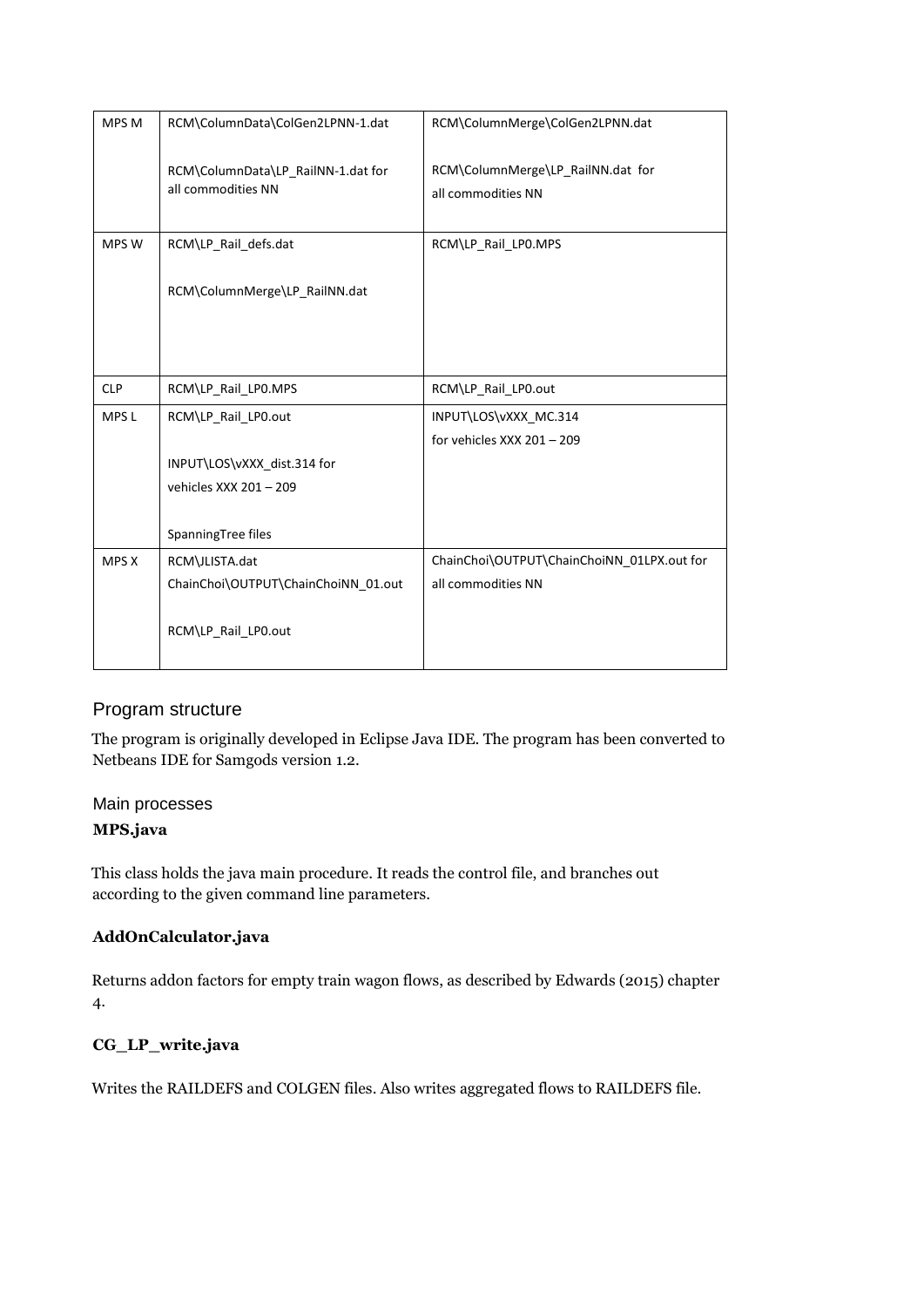#### **JlistaWrite.java**

Writes the JLIST file by extracting all chains having one or more rail legs from the ChainChoiNN\_01.out files.

#### **LP\_Merge.java**

This class merges the column data files found in the ColumnData folder ColGen2LPNNX.dat and LP\_RailNN-X.dat where X is column number are merged to ColGen2LPNN.dat and LP\_RailNN.dat respectively

#### **MPSWriter.java**

Writes the MPS file.

#### **SpanningTree.java**

Reads and contains data for the spanning tree. Returns the path for a given connection.

#### **WriteLOS.java**

This class writes the marginal cost LOS files that are used by LogMod4RCM.

#### **WriteLPX.java**

Generates the ChainChoiNN\_01LPX.out files by combining ChainChoiNN\_01.out with the alternative solution from the CGMERGE file, according to the factor in the LPSOLUTION file.

<span id="page-10-0"></span>Utility classes **Funcs.java** 

A utility class that has various functions for string handling etc.

#### **CtlReader.java**

A utility class that reads and holds the values from the control file.

#### **LgFileReader.java**

A standard FileReader with the additional function that it logs the name of the file read.

#### **LgFileWriter.java**

A standard FileWriter with the additional function that it logs the name of the file written.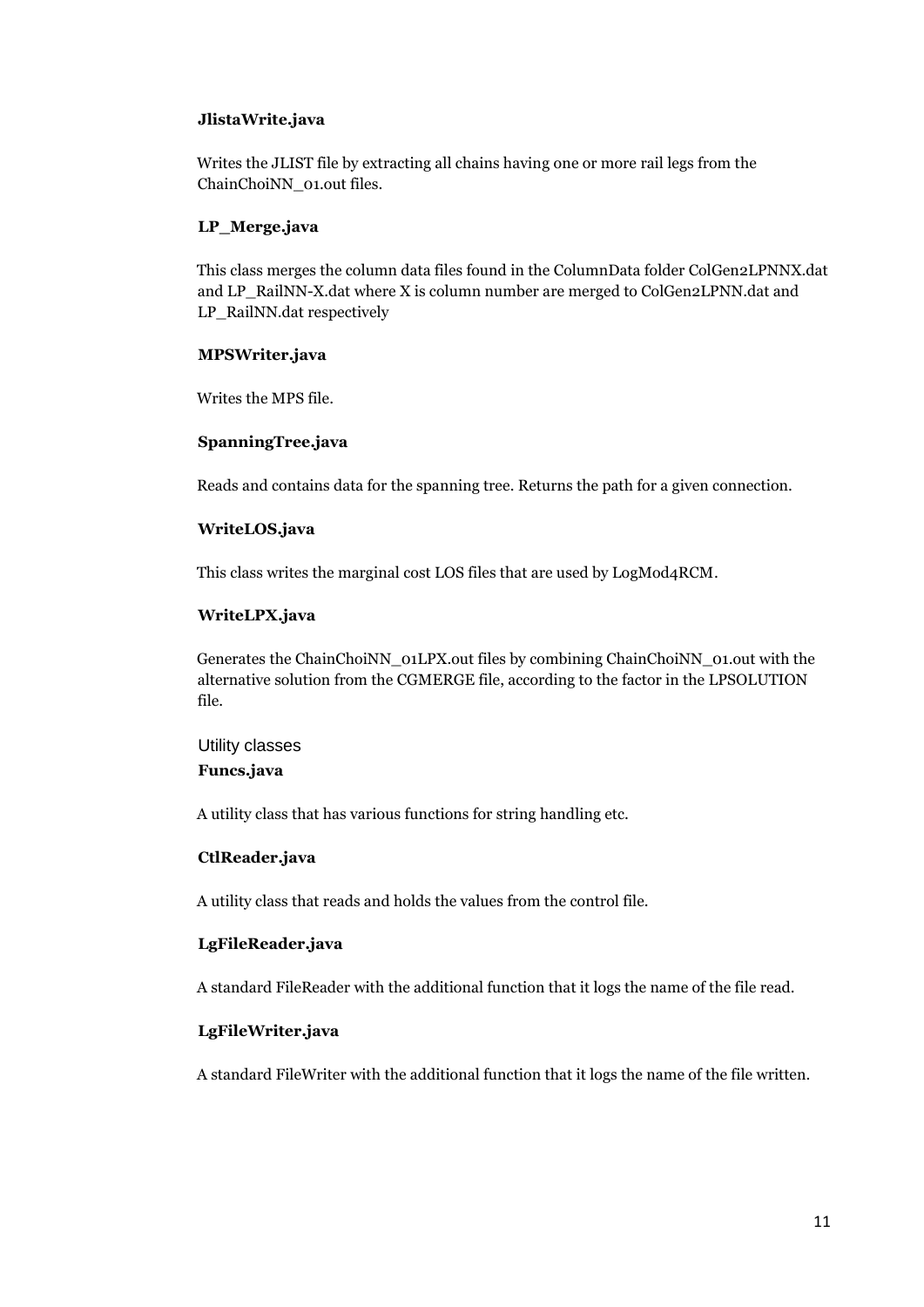#### **Locks.java**

Reads the LOCKS file, and keeps track of which transport chains are locked. These chains are omitted from the MPS file. For information about the content of this file please see de Bok et al (2020).

#### **Lists.java**

Lists keeps track of various input data.

#### <span id="page-11-0"></span>Changes in MPS 1.2

New features:

- Stochastic approach for RCM.
- Added an alternative solver for the linear programming problem that can be used by setting the LPSOFT parameter. Example: LPSOFT=CLP.

Changes in functionality:

 MPS now handles 16 commodities instead of 35. The default value for parameter MAX\_CMD has been changed from 35 to 16.

Enhancements:

- Enhancement of the locks functionality that now handles multiple legs in a more secure way.
- MPS now handles null references and closing of streams in an improved faction, preventing memory leakage.
- Improved logging to error-files.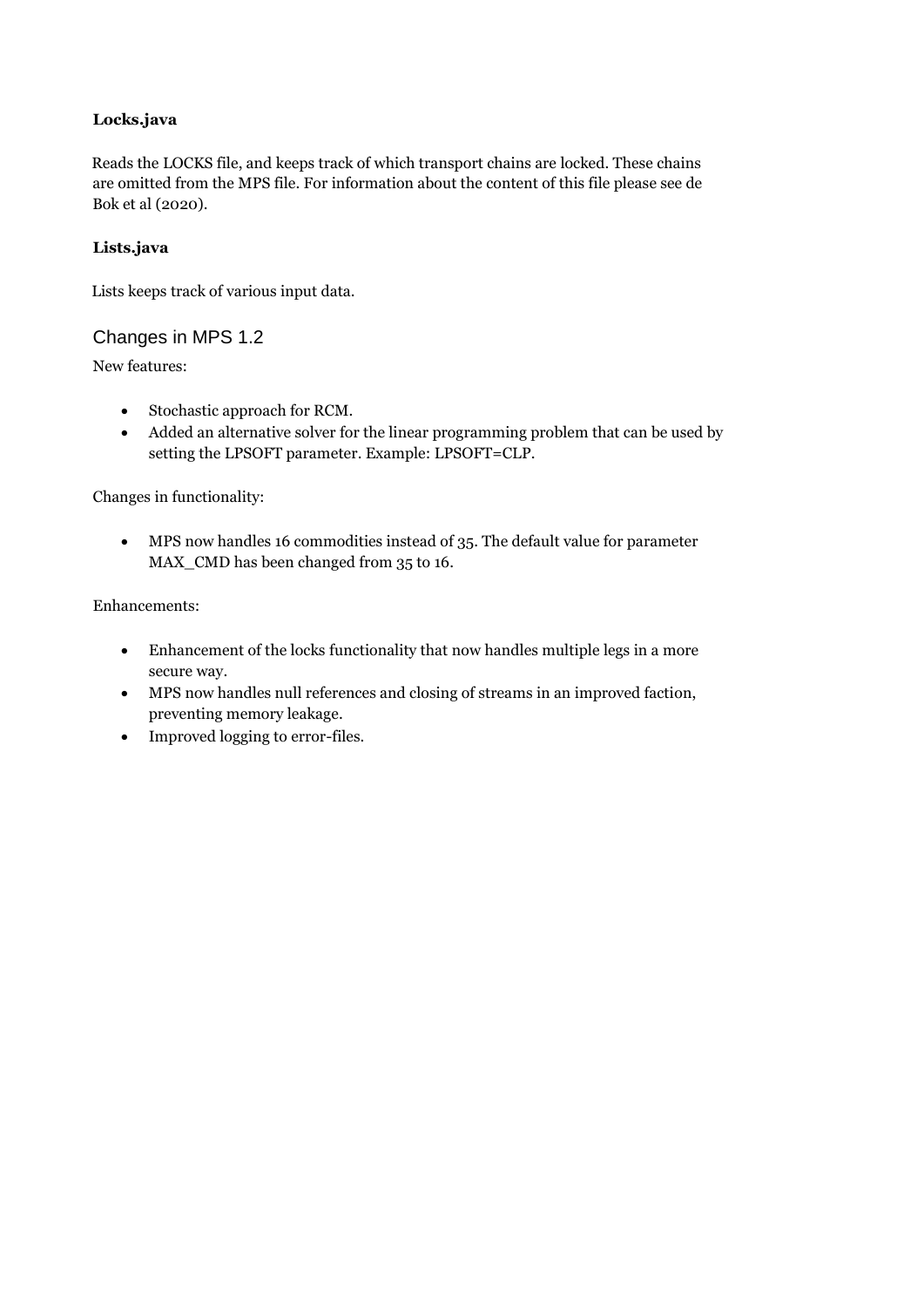# <span id="page-12-0"></span>References

Henrik Edwards (2015): Railway Capacity Management for Samgods Using Linear Programming

Michiel de Bok et al (2020): Program documentation for the logistics model for Sweden